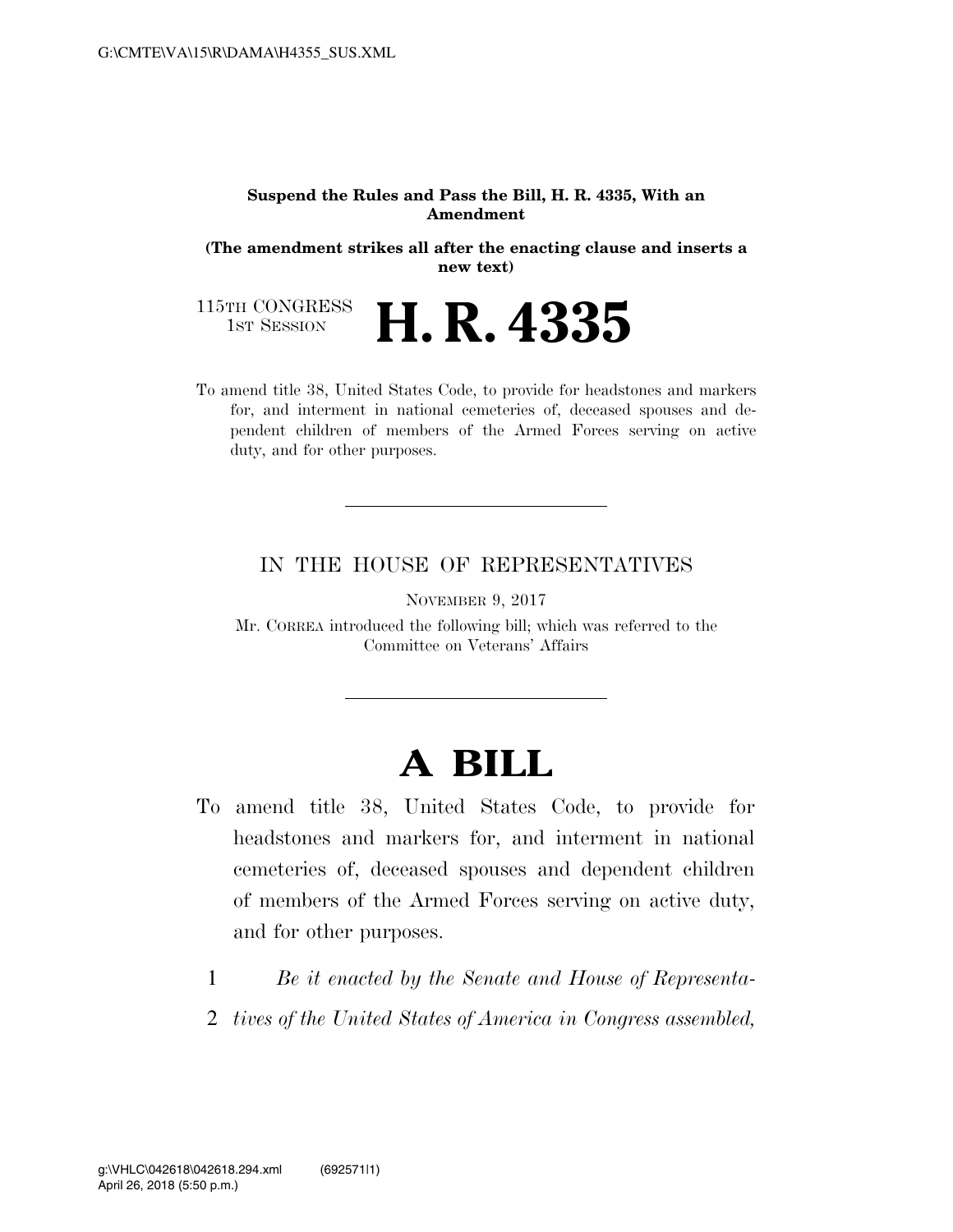$\mathfrak{D}$ 

## **SECTION 1. SHORT TITLE.**

 This Act may be cited as the ''Servicemember Family Burial Act''.

 **SEC. 2. DEPARTMENT OF VETERANS AFFAIRS PROVISION OF HEADSTONES AND MARKERS FOR, AND IN- TERMENT IN NATIONAL CEMETERIES OF, SPOUSES AND DEPENDENT CHILDREN OF MEMBERS OF THE ARMED FORCES SERVING ON ACTIVE DUTY.** 

 (a) HEADSTONES AND MARKERS.—Section 2306(b)(2) of title 38, United States Code, is amended— (1) in subparagraph (B), by inserting '', or the spouse of a member of the Armed Forces serving on active duty under conditions other than dishonor- able, as shown by a statement from a general court- martial convening authority, at the time of the spouse's death if such death occurs before October 18 1, 2024" after "veteran"; and

19 (2) in subparagraph  $(C)$ , by inserting ", or the eligible dependent child of a member of the Armed Forces serving on active duty under conditions other than dishonorable, as shown by a statement from a general court-martial convening authority, at the 24 time of the child's death if such death occurs before October 1, 2024'' after ''veteran''.